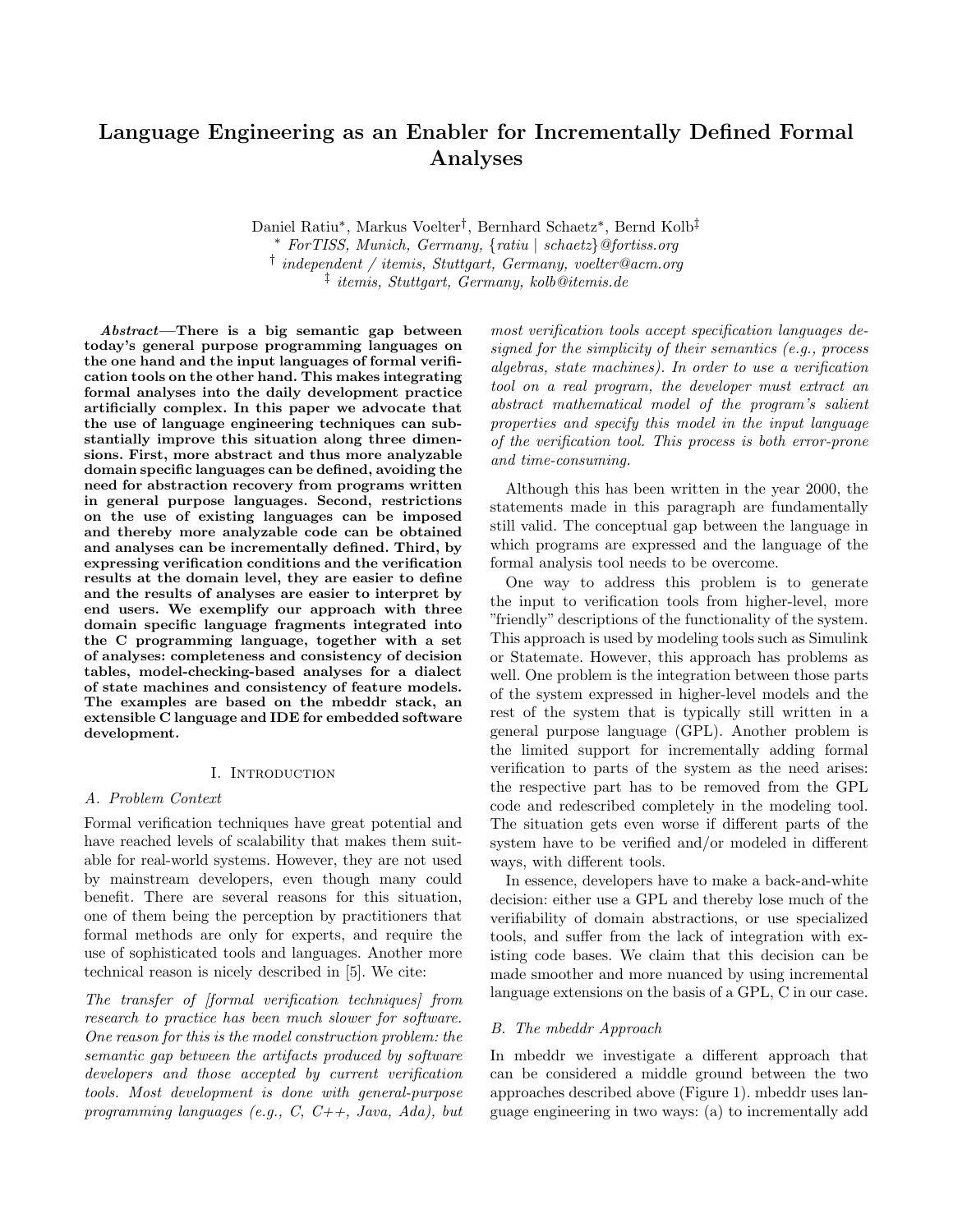

Figure 1. Analyses approaches at a glance

abstractions to an existing base language and thereby make the programs easier to verify, or, (b) to restrict the language to subsets that are easier to analyze.

As a consequence, an end user can make a decision whether a program fragment should be verifiable or not: if it should be verifiable, it must be expressed with language abstractions that facilitate verification. However, the end user does not have to change the tool and remodel everything: he simply includes the additional language module and iteratively refactors his code to use the more suitable abstractions. The transition is seamless.

This incremental approach also works for the language and verification developer as opposed to the end user. If a new verification approach should be supported, the existing base language (C in our case) can be extended with the necessary additional language concepts. The extensions live in a separate module and require no changes to the base language. The developer then creates a transformation from the new abstractions back to C (for implementation) and to the input language of the verification tool. He also has to define how the output of the verifier relates back to the abstractions.

We believe this is a promising approach because it supports incremental integration of formal analyses into (existing) programs and it does not require the end user to leave the code-centric development environment.

#### C. Structure of the Paper

In Section II we present an overview over the mbeddr technology stack that represents the basis for our approach to define languages that are easier to analyze. We then present examples of domain specific extensions on top of C and the analyses performed based on them in Section III. In Section IV we sketch a methodology for performing formal analyses, and Section V discusses different variability points of our approach. We conclude the paper by discussing related work in Section VI and provide an outlook on future work in Section VII.

## II. The mbeddr Technology Stack

mbeddr is an open source project (hosted at http://mbeddr.com) that enables embedded software development based on an extensible version of the C programming language. It supports the incremental, modular domain-specific extension of C. In addition to language *extension*, the approach also supports language restriction, in order to create subsets of existing languages. In this section we describe the stack in more detail. Figure 2 shows an overview.



Figure 2. The mbeddr technology stack rests on the MPS language workbench. The first language layer contains an extensible version of the C programming language plus special support for logging/error reporting and build system integration. On top of that, mbeddr comes with a set of default C extensions (components, state machines, unit tests and physical units) plus cross-cutting support for requirements, traceability and product line variability.

#### A. JetBrains Meta-Programming System

As the foundation, the mbeddr stack is built on top of the JetBrains Meta Programming System. MPS is a language workbench, a tool that supports the definition, composition and use of languages. MPS supports the definition of abstract syntax, concrete syntax, type systems, transformations and generators as well as advanced IDE features such as refactorings, quick fixes and debuggers.

What distinguishes MPS from other, similar tools is that it uses a projectional editor. This means that, although a concrete syntax may look textual, it is in fact not text. In a projectional editor, a user's editing actions lead directly to changes in the abstract syntax tree. No grammar or parser is involved. Projection rules render a concrete syntax from the abstract syntax tree. As a consequence, MPS can work with non-textual notations such as tables, and it also supports unconstrained language composition and extension — no parser ambiguities can ever result from combining languages.

This ability to combine arbitrary languages is what we exploit in mbeddr. We use mainly language extension, i.e. additional languages are extensions of existing ones. The semantics of a language extension E that extends a base language  $B$ , is given by translating  $E$  back to  $B$ .

## B. An Extensible C

The next layer in mbeddr is an implementation of the C programming language in MPS. As a consequence of how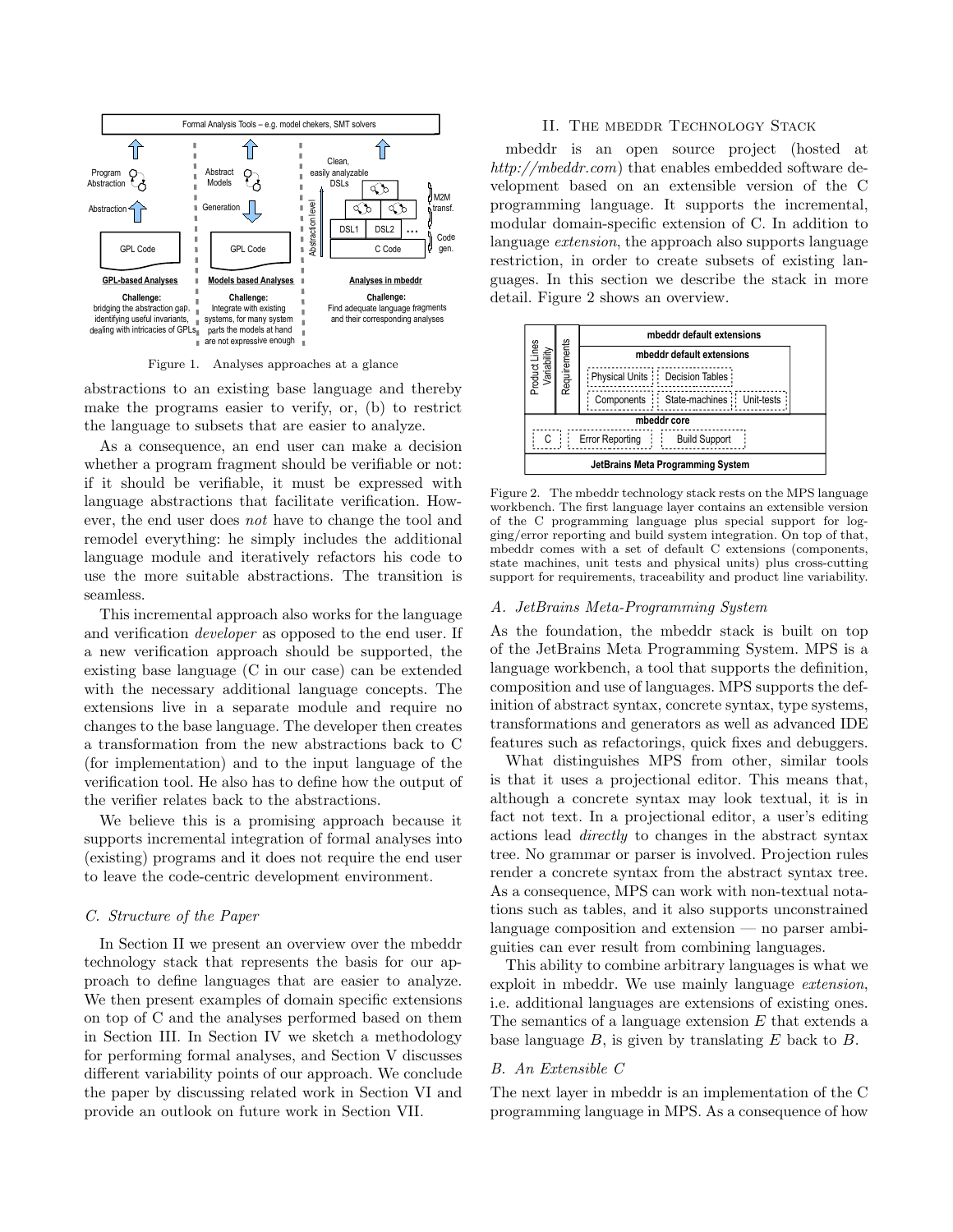MPS works, our C implementation is easily extensible. The implementation of C is faithful to the C99 standard, with a couple of changes that have been chosen mainly to make the C core more easily analyzable. For example, we have introduced a native *boolean* type, we force users to use the C99 integral types ( $int8_t$ , etc.) and we have banned the preprocessor and replaced it with first class support for its major uses such such as constants, macros and product line variability.

# C. Default Extensions

While a particular domain always requires particular abstractions (realized in mbeddr with language extensions), there are many extensions that are relevant to a large subset of embedded systems. These have been implemented in a library of reusable language modules. Exploiting MPS' facilities, this means that a user, as he writes a program, can decide which language extensions he needs and import them into his program. The following extensions are available:

- Decision tables extend conditional expressions with a tabular representation for nested if -statements.
- Test cases provide first class support for test driven development.
- Interfaces with pre- and postconditions support the specification of functionality. Components which provide and require interfaces through ports enable modular implementation of interface functionality. Stubs and mocks support testing.
- *State machines* with in and out events that can be bound to C functions
- Data types with physical units and an extended type checker support first-class use of physical quantities.

#### D. Process Support

The mbeddr stack provides support for two important aspects of software engineering: requirements traceability and product line variability. Both are implemented in a generic way that makes them reusable with any mbeddr-based language.

- Requirements traces are annotations on program elements that contain a typed relation to a requirement. This way, a program element can be made to express for example an implements or a tests relationship with one or more requirements.
- Feature models support the expression of product line variability. Presence conditions can be attached to any program element to express a dependency on a particular combination of features. The program can be edited in product line mode, with the optional parts in the code annotated with the presence conditions, or it may be edited as a specific variant with those parts of the program not in the variant removed.

## E. Integration of Verification Tools

mbeddr provides an integration with two verification tools. The NuSMV model checker [3] is used for model checking state machines (discussed in Section III-B). The Yices SMT solver [1] is used for checking the consistency and completeness of decision tables (Section III-A) and to verify the absence of conflicts in feature models as well as the compliance of defined configurations to the feature models (Section III-C).

### III. Extensions and Analyses on Top of C

Each of the next subsection describe a language extension and a set of analyses that we implemented for the extension. In each subsections we first present the extension, then we present conceptually the analyses that are interesting for this fragment, and finally look at the implementation of these analyses.

#### A. Consistency and Completeness for Decision Tables

Decision tables exploit MPS' projectional editor in order to represent two-level nested if statements as a table. Figure 3 shows an example. Decision tables [9] let users describe different actions that can be taken for different combinations of input conditions. The rationale for tabular expressions is to let developers define the conditions more easily and to allow reviewers to directly gain an overview of varied sets of input conditions. Decision tables are translated into C essentially as an if/else if/else for the column headers, and nested in each branch, an if/else if/else for the row headers.

enum mode { MANUAL; AUTO; FAIL; }

| mode nextMode(mode mode, int8 t speed) { |                          |                                           |               |  |
|------------------------------------------|--------------------------|-------------------------------------------|---------------|--|
| return mode, FAIL                        |                          | $mode == MANUAL \mid mode == AUT0 \mid ;$ |               |  |
|                                          | speed $\leq$ 30   MANUAL |                                           | <b>AUTO</b>   |  |
|                                          | speed $>$ 30   MANUAL    |                                           | <b>MANUAL</b> |  |
| $\lim_{t \to 0}$                         |                          |                                           |               |  |

#### Figure 3. An example decision table

Analyzing Decision Tables: For a two-dimensional decision table, there are two obvious possible analyses:

- Completeness: requires that every behavior of the system is explicitly modeled and no case is omitted: this enforces explicitly listing all the possible combinations of the input conditions in the table.
- Consistency: check whether there are input conditions overlap, meaning that several cases are applicable for a single input value (non-determinism).

As long as the language used for expressing the decisions is kept "simple" (i. e.,logical and linear arithmetic expressions), the above analyses can be reduced to simple SMT problems. For example, given a table with  $n$ rows  $(r_i)$  and m columns  $(c_i)$ , we can check its completeness by checking the satisfiability of the following formula (if satisfiable, then the table is incomplete).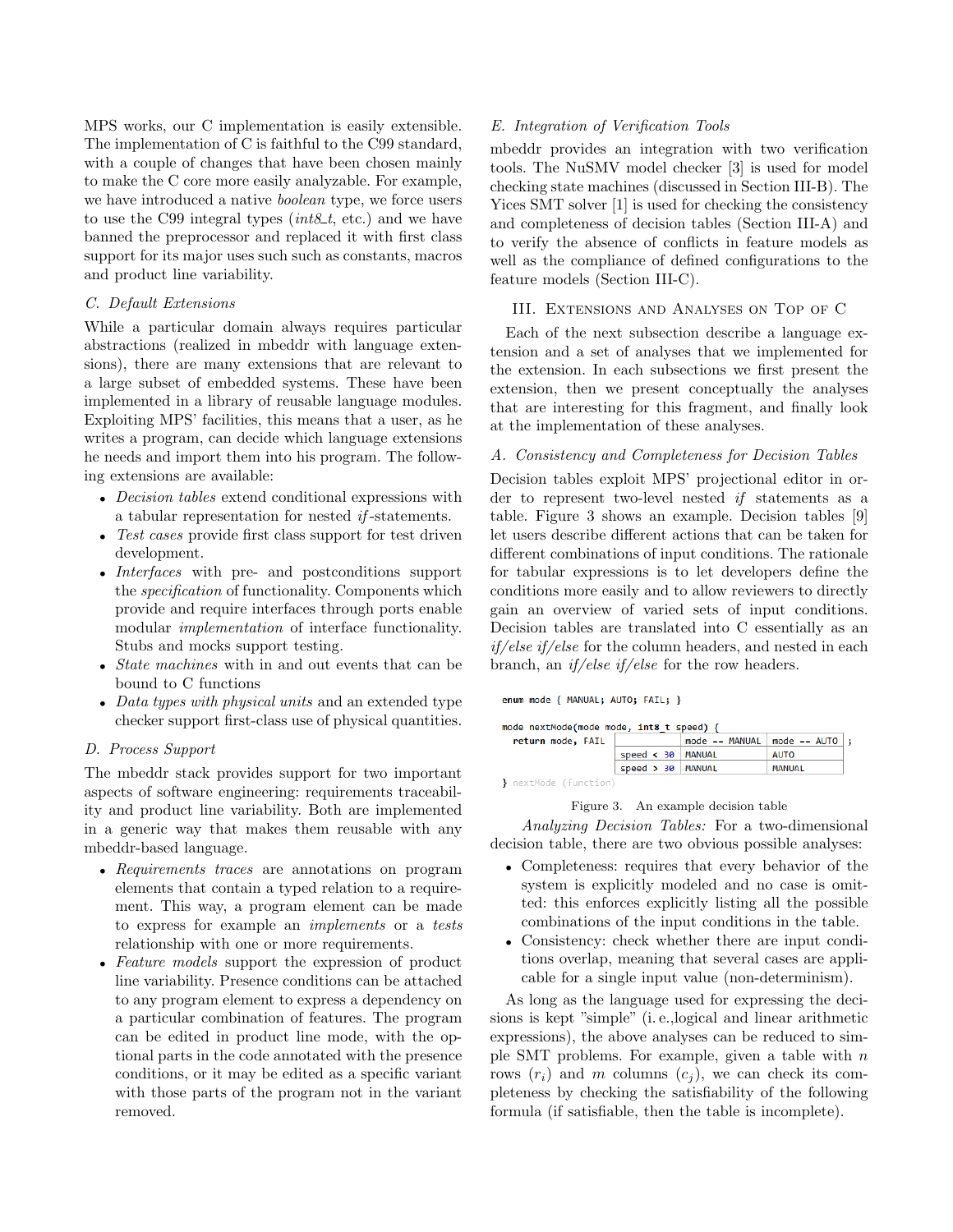$$
\neg \bigvee_{i,j=1}^{n,m} (r_i \wedge c_j)
$$

A very useful feature of SMT solvers is the generation of evidence for satisfiable formula. This evidence is useful to the user to understand the cases he missed while defining the table.



Figure 4. Checking the completeness of decision tables

Figure 4 shows an example decision table with  $r_i =$  ${y < 0, y \ge 0}$  and  $c_j = {x < 0, x > 0}$ . On the right hand side of this figure is given the evidence presented to the mbeddr user about the missed cases.

Similarily, the consistency of decision tables can be expressed as checking whether the following conjunctions are satisfiable. If they are satisfiable, then an inconsistency was found.

$$
\forall i, k = 1..n, j, l = 1..m : \n i \neq k \land j \neq l \Rightarrow r_i \land c_j \land r_k \land c_l
$$

Restricting Decision Tables: Decision tables in mbeddr generally allow arbitrary conditions. These may contain function calls, or not be in the subset of linear arithmetics, which makes them not analyzable with Yices. If a user wants a decision table to be verifiable, he must restrict the expressions to this analyzable subset, essentially linear expressions. Note that the IDE reports an error in case a decision table that is marked as verifiable contains expressions that are not in this subset (Figure 5). This always keeps the user informed as to whether his code is verifiable or not.



Figure 5. Defining the analyzable fragment of decision tables

#### B. Model-checking Statemachines

State machines are top level concepts, i.e. they reside at the same level in C programs as function or structs. State machines act as types and can be instantiated. Figure 6 shows an example, where  $c1$  and  $c2$  are instances of the same state machine Counter. The trigger statement can be used to feed events into state machine instances.

State machines have in-events, out-events, states and transitions as well as local variables. Each transition is



Figure 6. A state machine embedded in a C program; it resides alongside global variables and functions.

triggered by an in-event. Transitions also have guard expressions that have to be true in order for the transition to fire if its triggering event arrives into the state machine. The guard can refer to state machine local variables as well as to in-event parameters. A state has entry and exit actions, and transitions have transition actions. As part of actions, local variables can be assigned and out-events can be fired. As a way of interacting with the remaining C program, an out-event can be bound to a C function call (as illustrated in Figure 6).

Analyzing State Machines: Model-checking based analyses are the most suitable for the state machine language. There are numerous works (e. g.,[4]) about modelchecking different dialects of state machines; mbeddr support two kinds of analyses:

- Default analyses are checked automatically for every state machine. These uncover typical bugs that can occur when working with state-machines: unreachable states, transitions that cannot be ever fired ("dead-code"), sets of nondeterministic transitions, and over-/underflow detection for integer variables.
- User-defined analyses are defined by users specifically for a given state machine. In order to address the expectations of our users (typically not experts in formal verification), we support specifications expressed with the well-known set of specification patterns<sup>1</sup> described in  $[6]$ .

In part a) of Figure 7 we present an example of a state machine and the analyses that are run. Only one user-defined verification condition is specified (bottomleft). This condition is an example of the temporal logics verification pattern "Response - After": after the state machine is in state *Counting*, if the *Stop* event occurs, then the state-machine will change to state Standby.

```
1http://patterns.projects.cis.ksu.edu
```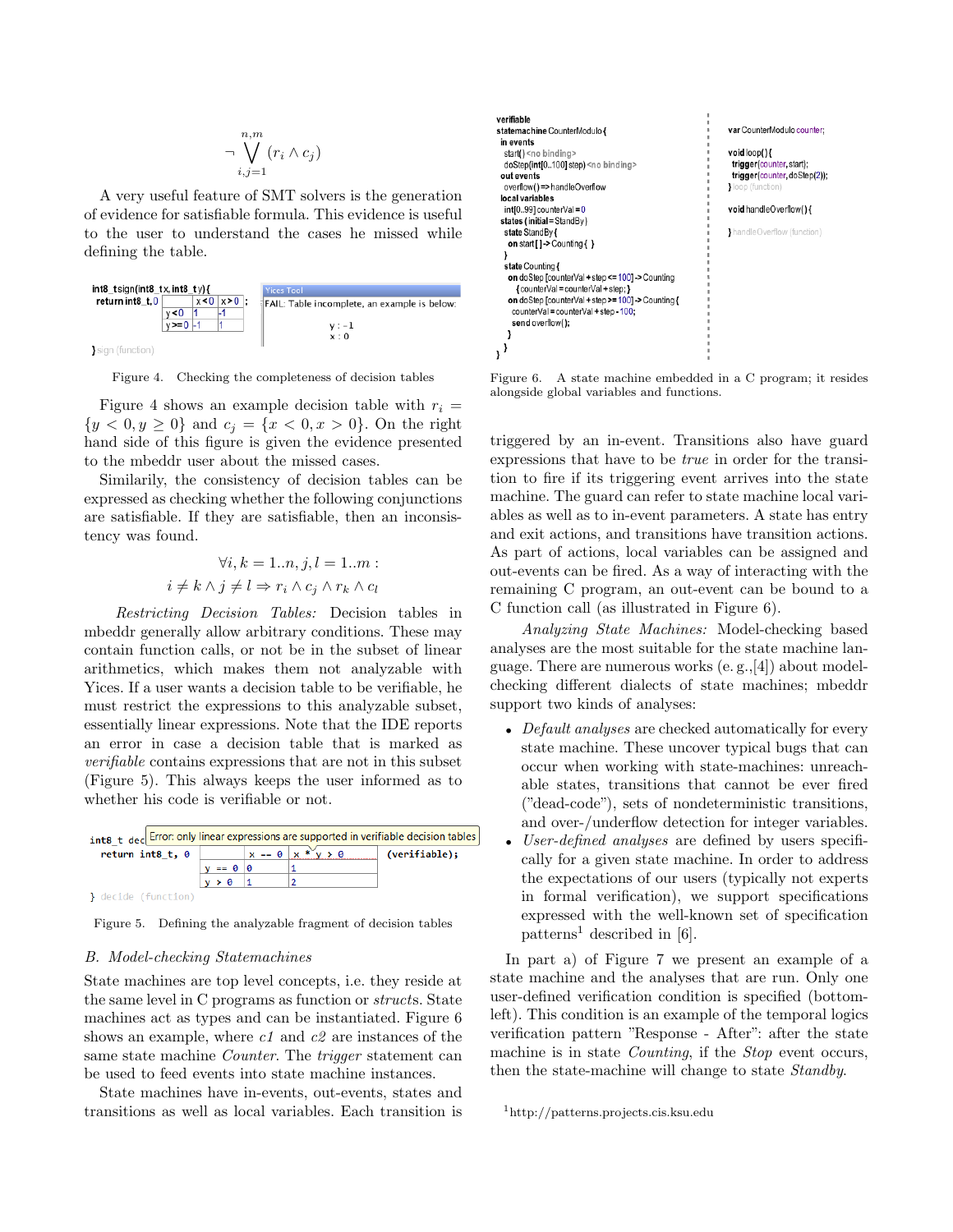The verification can be started directly from the IDE, in which case the state-machine is compiled into a NuSMV model, NuSMV is run, and the results are parsed back and lifted to the DSL level. Part b) of Figure 7 shows the result. At the top we have the list of executed checks and their results, at the bottom we illustrate the lifted counter example for the (failed) custom verification condition. By clicking on a state of the counter example, the IDE highlights the corresponding state in the program.

| verifiable                                             | NuSMV Tool                                                                                                 |                    |  |
|--------------------------------------------------------|------------------------------------------------------------------------------------------------------------|--------------------|--|
|                                                        | Property                                                                                                   | Status             |  |
| statemachine CounterModulo {                           | State 'StandBy' is reachable                                                                               | <b>SUCCE</b>       |  |
| in events                                              | State 'Counting' is reachable                                                                              | SUCCE <sup>®</sup> |  |
| start() <no binding=""></no>                           | State 'Reset' is reachable                                                                                 | SUCCE.             |  |
| doStep(int[0100] step) <no binding=""></no>            | Variable 'counterVal' is possibly out of r FAIL                                                            |                    |  |
| reset() <no binding=""></no>                           | State 'StandBy' has deterministic transitio SUCCE                                                          |                    |  |
| stop() <no binding=""></no>                            | State 'Counting' contains nondeterministi FAIL                                                             |                    |  |
| out events                                             | State 'Reset' has deterministic transitions<br>SUCCE <sup>1</sup>                                          |                    |  |
| << >                                                   | Transition 0 of state 'StandBy' is not dead SUCCE.                                                         |                    |  |
| local variables                                        | Transition 0 of state 'Counting' is not dead SUCCE.                                                        |                    |  |
| $int[0.99]$ counterVal = 0                             | Transition 1 of state 'Counting' is not dead SUCCE'                                                        |                    |  |
| states (initial=StandBy)                               | Transition 2 of state 'Counting' is not dead SUCCE.<br>Transition 3 of state 'Counting' is not dead SUCCE. |                    |  |
|                                                        | Transition 0 of state 'Reset' is not dead<br>SUCCE <sup>1</sup>                                            |                    |  |
| state StandBy {                                        | 'StandBy' does not respond to 'stop' afte FAIL                                                             |                    |  |
| on start [] -> Counting { }                            |                                                                                                            |                    |  |
|                                                        | Node<br>Value                                                                                              |                    |  |
| state Counting {                                       | <b>State StandBy</b>                                                                                       |                    |  |
| on doStep [counterVal + step <= 100] -> Counting       | in event: start<br>start()                                                                                 |                    |  |
| { counterVal = counterVal + step; }                    | counterVal<br>$\Omega$<br><b>State Counting</b>                                                            |                    |  |
| on doStep IcounterVal + step >= 1001-> Counting        | in event: start<br>start()                                                                                 |                    |  |
| { counterVal = counterVal + step - 100; }              | counterVal<br>o                                                                                            |                    |  |
| on reset [] -> Reset { counterVal = 0; }               | <b>State Counting</b>                                                                                      |                    |  |
| on stop [1->StandBy { }                                | in_event: reset<br>reset()                                                                                 |                    |  |
|                                                        | counterVal<br>$\Omega$                                                                                     |                    |  |
| state Reset{                                           | <b>State Reset</b>                                                                                         |                    |  |
|                                                        | in_event: stop<br>stop()                                                                                   |                    |  |
| on doStep [1-> Counting                                | counterVal<br>o                                                                                            |                    |  |
| { counterVal = counterVal + step; }                    | <b>State Reset</b>                                                                                         |                    |  |
|                                                        | in event: start<br>start()                                                                                 |                    |  |
|                                                        | counterVal<br>$\Omega$<br><b>State Reset</b>                                                               |                    |  |
|                                                        | in event: stop<br>stop()                                                                                   |                    |  |
| verification conditions                                | counterVal<br>o                                                                                            |                    |  |
| S Responds to P After Q Q: Counting P: stop S: StandBy | <b>State Reset</b><br>-- LOOP STARTS HERE                                                                  |                    |  |
|                                                        | in event: start<br>start()                                                                                 |                    |  |
| a)                                                     | counterVal<br>0                                                                                            | D)                 |  |
|                                                        |                                                                                                            |                    |  |

Figure 7. Model-checking the Statemachines:

Restricting the State Machines Language: By marking a statemachine as verifiable, a set of constraints and type-checking rules are performed that make sure that only the state machine language fragment is used that can be verified. Examples of constraints include: 1) we allow a maximum of one update of a local variable inside a transition; 2) support for only range and boolean types in local variables and input events and prohibiting integers, doubles or structured data types; 3) external functions may only be called via out-event bindings (the code inside these external functions is not part of the verification and we decouple it via the bindings).

The purpose of these restrictions is to enable straightforward transformation (of the state machine to NuSMV input) and result interpretation (of the NuSMV result at the DSL level). As with the decision tables, users of mbeddr can now choose between using a highly expressive variant of state-machines (and thereby losing the analyzability of their code) or using a restricted language that is verifiable.

#### C. Consistency Checking of Feature Models

Feature models are a well-known formalism for expressing product line variability at the domain level, i.e. independent of implementation artifacts (in the problem space as opposed to the solution space) [10]. A feature is essentially a configuration option. A feature model is a hierarchical collection of features, with constraints among them. Constraints include mandatory (a feature must be in each product configuration), *optional* (it may be in a product), or (one or more features of a set of features must be in a product) and xor (exactly one from a set of features must be in a product). In addition, there may be arbitrary cross-constraints between any two features (requires-also and conflicts-with). Feature models are often expressed via feature diagrams. In mbeddr we use a textual notation.

A configuration of a feature model is a valid selection of the features in a feature model. A valid configuration may not violate any of the constraints expressed in the referenced feature model.

Analyzing Feature Models: There are two obvious analysis in this context. The first one is checking feature model for consistentency, i.e. checking whether the set of constraints allows the definition of valid configurations at all. Conflicting constraints may prevent this (A requires B, B conflicts with A). The second analysis checks a specific configuration for compliance with its feature model. Both of these analyses are easy to perform with the help of SAT solvers [12] such as Yices.

Figure 8 shows an example of a feature model (a), of its translation to Yices (b), of the results of running Yices (c) and of the analysis results lifted to the domain level (d). Each of the assert ids from the unsat core given by Yices corresponds to a constraint from the feature model. Thereby we are able to present the mbeddr user directly with a list of those constraints that are violated.

#### IV. Methodology for Defining the Analyses

We propose an agile approach for combining domain specific languages and language extensions with formal analyses. Our methodology takes advantage of language engineering techniques provided by state-of-the-art language workbenches and has the following main characteristics:

1) Create language fragments that can be easily analyzed and that are well integrated with the rest of the code; make sure that analyses results can be lifted back at the domain level. Incrementally define and enlarge the language fragment that is supported by the analyses.

2) Make users aware of whether a program is currently analyzable or not. Give users the choice between writing code that is analyzable (by using a restricted subset of the language) or not analyzable (by using the unrestricted, but more expressive language).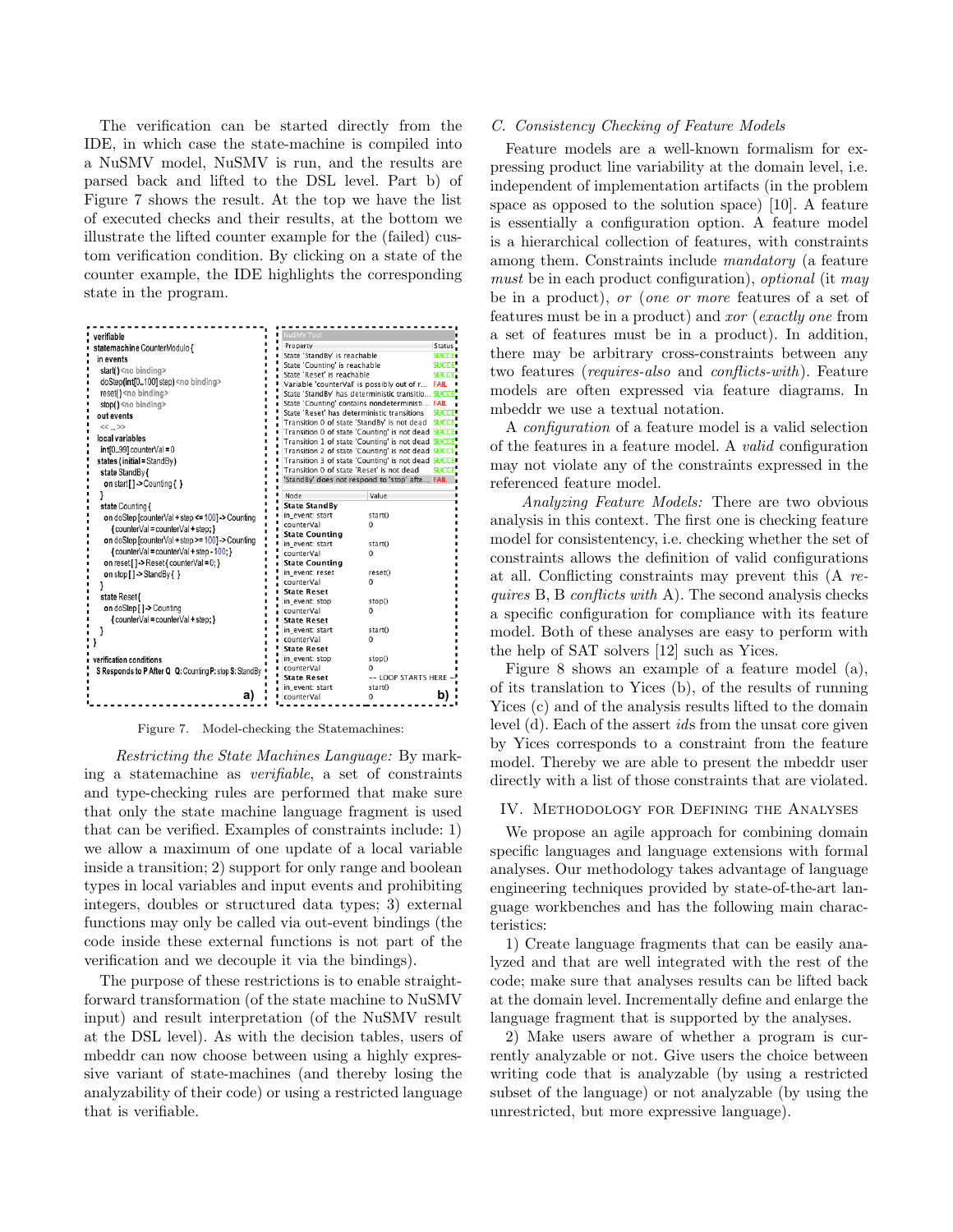

Figure 8. Analyzing Feature Models: a) feature models DSL; b) fragment of encoding feature models in Yices; c) results of running Yices; d) lifting analysis results at the domain level by mapping the unsat core to the intention behind the unsatisfied asserts

3) Design the analyses with the user in mind: enable them to easily write properties and lift the analysis results such that they are easy to interpret.

4) Decouple the analysis tool from the analysis use cases. An analysis tool can be used for a wide range of analyses of conceptually different C extensions.

Our proposed methodology has the following steps:

- 1) Choose the set of analyses that will be performed and at the same time decide on the language abstractions that are necessary to make the analysis feasible and run in a reasonable time. This may include the restriction of existing languages or the definition of additional abstractions.
- 2) Choose an analysis tool which will perform the actual analysis, translate the DSL fragment and the DSL-level properties in the modeling and specification language of the analysis tool
- 3) Lift the analysis results back at the domain level

#### V. Discussion

Soundness: Defining the analyses in an agile manner, based on domain-specific language extensions that inherently do not have formally defined semantics can

easily lead to unsound analyses. It might not always be clear what exactly is verified: since from a DSL we translate to the analysis tool and to target language, keeping the two transformations consistent is challenging. We currently mitigate this issue by manual reviews and some automated tests.

Incrementality: Our approach is based on the definition of a subset of a language that, if users stick to it, enables advanced formal analyses. Our approach is incremental both in defining the analyses as well as in using them. At first, the supported language fragment can be kept small, and over time, if the need arises, the fragment can be enlarged by allowing more constructs. The trade-offs between the complexity of implementing the analyses, their usefulness to end users, and the size of the supported language fragment can be continuously evaluated. End users can decide whether to use a restricted language fragment that is analyzable or to use a more expressive fragment and thereby losing the analyzability. While the language extensions are modular, they are nonetheless integrated into the codebased IDE, enabling a smooth migration between the two choices, and no tool integration headaches.

#### VI. Related Work

The use of (formal) analysis techniques for GPLs is supported by a range of tools; most prominent are static analyzers for run-time errors like Polyspace [14] or  $Spec \# [13]$ . However, experiences show that a substantial amount of annotation is often needed to capture constraints, which are lost when implementing higher-level concepts like state transition systems. Avoiding GPLs, on the other hand, altogether and resigning completely to DSLs like state transition systems, has proven to often be impractical as these language fragments often limit the expressibility, e.g., of actions, too much.

Therefore, in contrast to the work cited above, the presented approach demonstrates the advantages of using a modularization of the implementation language, combining the analyzability of restricted DSLs with the the expressiveness of GPLs. Leaving the choice to the language user, an individual trade-off is possible to ease practical application.

Formal Analyses: The analyses we have presented in this paper have been well known in the literature for many years. Our contribution is the integration of these analyses with language engineering technologies. Thereby we hope to contribute to a wider application of formal methods with practitioners. [4] is an early work that translates a fragment of the StateCharts language into SMV. [2] presents in detail meta-properties of state machines that represent vulnerabilities and defects introduced by developers that can be automatically verified. The properties are classified into minimality,